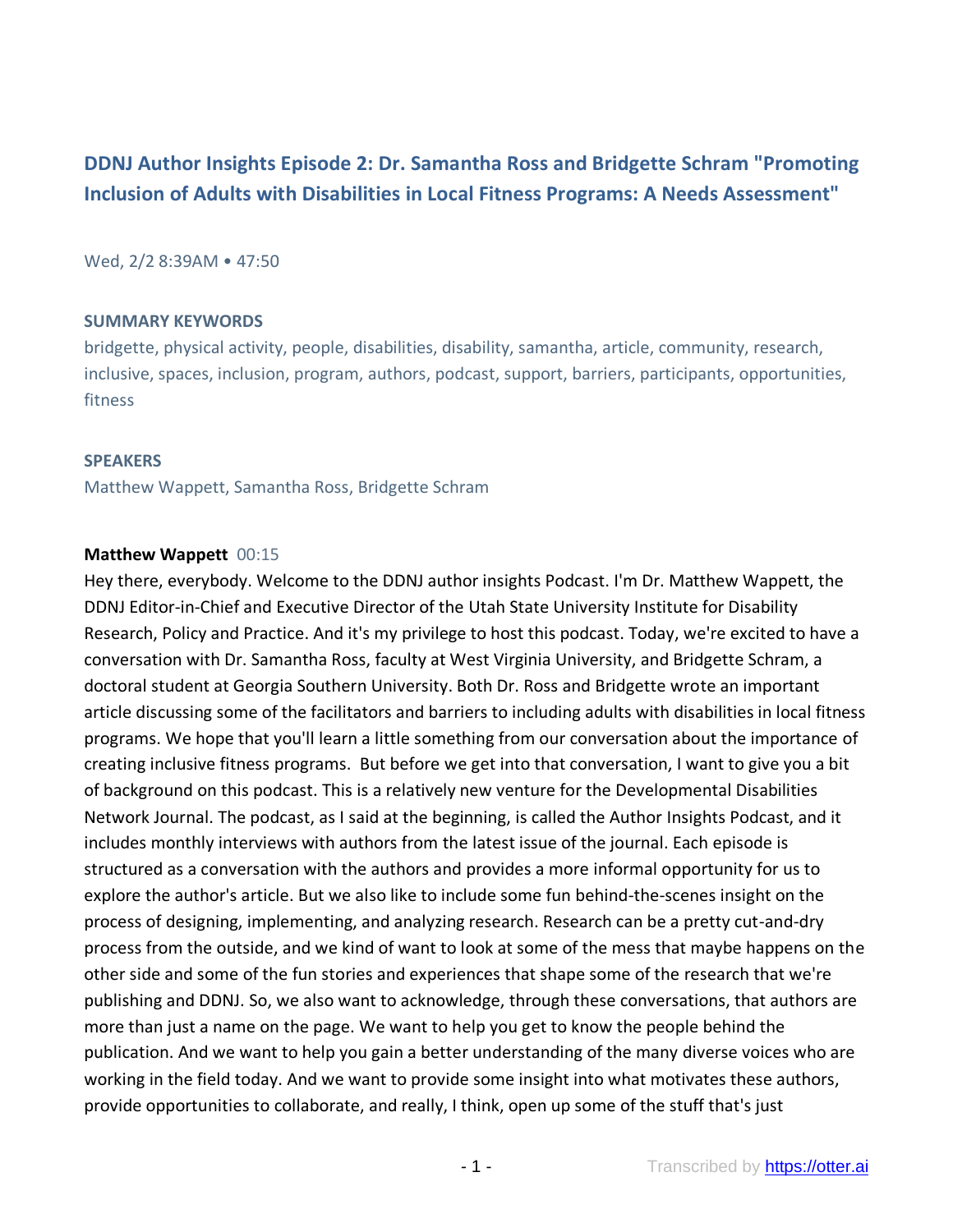happening out there in the disability research world today. COVID, we've mostly been shut up for almost two years. And a lot of these informal conversations that we would have had at conferences or at meetings, or other things, just haven't happened. And so hopefully, this podcast is a way to provide access to maybe some voices and some ideas that you wouldn't have access to now that we're living in this post COVID world and we're doing almost everything virtually. It's really hard to have a fortuitous conversation when you're sitting on Zoom all day. So anyway, it's incredibly exciting, and it is an honor for me to have the opportunity to visit with these authors who are featured in the journal, and I learned just a tremendous amount from these conversations, and I hope that you will too. Now before we jump in, and I give you the bio of our authors today, I'd like to encourage you to go and follow the podcast DDNJ Author Insights wherever you get your podcasts...Apple, Spotify, overcast Stitcher--lots of different ways to get podcasts these days. But please go in, like, follow us. We look forward to your reviews to your feedback. If you have feedback or thoughts on the podcast, you are welcome to email us here at the journal the email is [editor.ddnj@aggies.usu.edu.](mailto:editor.ddnj@aggies.usu.edu) So that's editor.ddnj@aggies.usu.edu. So, if you have thoughts, concerns, or feedback, please send those our way. We're always looking to make things better. So, without further ado, I want to jump into our conversation today. This episode of our podcast is, as I mentioned, a conversation with Dr. Samantha Ross and her coauthor, Bridgette Schram, about their article entitled "Promoting Inclusion of Adults with Disabilities in Local Fitness Programs: A Needs Assessment." This article can be found in the most recent issue of DDNJ, Volume Two, Issue One. So, by way of introduction, Dr. Samantha Ross is an assistant professor in the Physical Education Teacher Education program within the College of Physical Activity and Sports Sciences at West Virginia University. Dr. Ross completed her doctoral training at Oregon State University, where she also received a Master of Public Health and Epidemiology. At Oregon State University, she served as coordinator for a peer mentor program partnering undergraduate students with adults with disabilities for weekly community-based physical activity. At WVU, she has partnered with the Center for Excellence in Disabilities to develop a peer-mentor Physical Activity and Health Program for postsecondary students with intellectual disabilities. Her goal as a researcher and an educator is to enhance the participation and opportunities of individuals with disabilities within physical activity and sport programs. I'm also joined today by Bridget Schramm. Bridget is a doctoral student in Public Health at Georgia State University, and she is also a graduate research assistant at the UCEDD at Georgia State, the Center for Leadership in disability. Bridget was a lead trainee in the 2020/2021 cohort and is active in the American Public Health Association Disability Section where she served as the student liaison. Bridget's research explores health disparities faced by people with disabilities, particularly examining how society constructs disabling environments that may prevent access and participation in the social determinants of health. Bridgette is also interested in the development and evaluation of community-based programs that support inclusive participation. She often applies these ideas and concepts to physical activity environments, which is supported by her master's in Kinesiology and her experience teaching and coaching individuals of all abilities.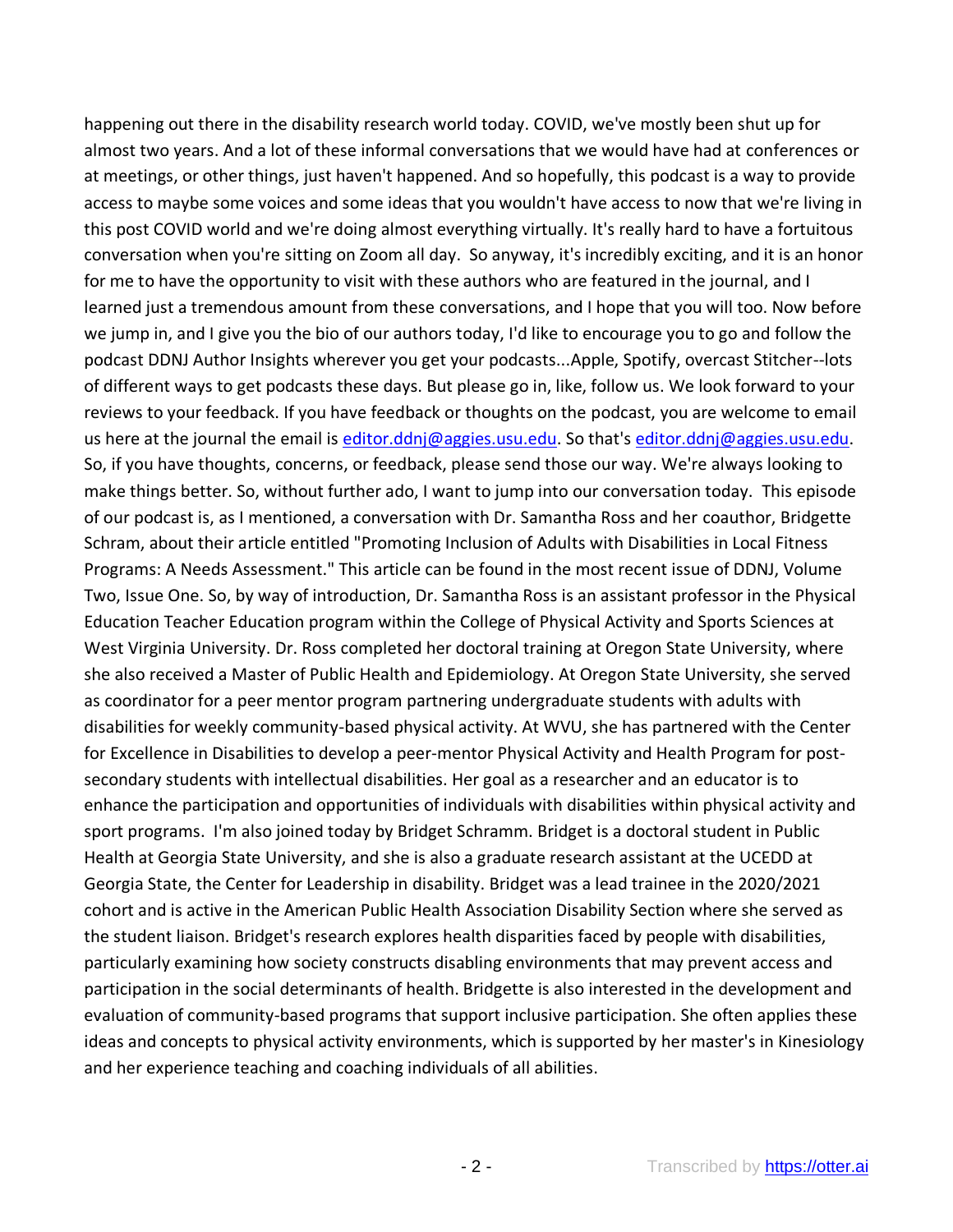Hi, everybody. Thanks for joining us today for the DD NJ author insights podcast. I am joined today by Dr. Samantha Ross from West Virginia University and by Bridgette Schramm, a PhD student at Georgia State University. Samantha and Bridgette were authors on an article in the most recent edition of the Developmental Disabilities Network Journal called "Promoting Inclusion of Adults with Disabilities in Local Fitness Programs: A Needs Assessment," and we're excited to welcome them here today. So welcome, Samantha and Bridgette.

#### **Samantha Ross** 07:39

Thank you, Matt. Happy to be here.

### **Matthew Wappett** 07:40

Yeah. So, Samantha, why don't we start with you. Tell us a little bit about your background and the path that brought you to this project.

#### **Samantha Ross** 07:49

Yeah, absolutely. Um, I should start back in undergrad. I volunteered at an adapted horseback riding facility. And that's what really caught my attention in disability community services, and the impact that movement and physical activity can have on health, on social relationships, and some broader independence goals that individuals with disabilities are seeking through these service models. And that one of the students in my horseback riding class encouraged me to check out Oregon State University's Adaptive Physical Activity Program, which also is a community-based service that provides swim and gym opportunities for children with disabilities. So, I had questions as an instructor and a teacher. How do we most effectively teach Physical Activity in adapted settings for people with disabilities, and what factors or community resources do we need to put into place to make those opportunities inclusive and available for all individuals? So, I pursued my graduate studies at Oregon State University, where I had the opportunity to be the coordinator for a university-based program that paired adults with disabilities with undergraduate students for a peer-mentored physical activity once a week workout program. And in that experience will lead into this as we talk about our article. It was through that experience that more questions came up about how do we effectively do this? How do we partner with our community? What tools and resources do we need to have the most positive impact on individuals with disabilities?

### **Matthew Wappett** 10:05

Awesome. We're gonna switch over to you, Bridgette. What about you? Tell us a little bit about your background and the path that brought you to this project?

### **Bridgette Schram** 10:12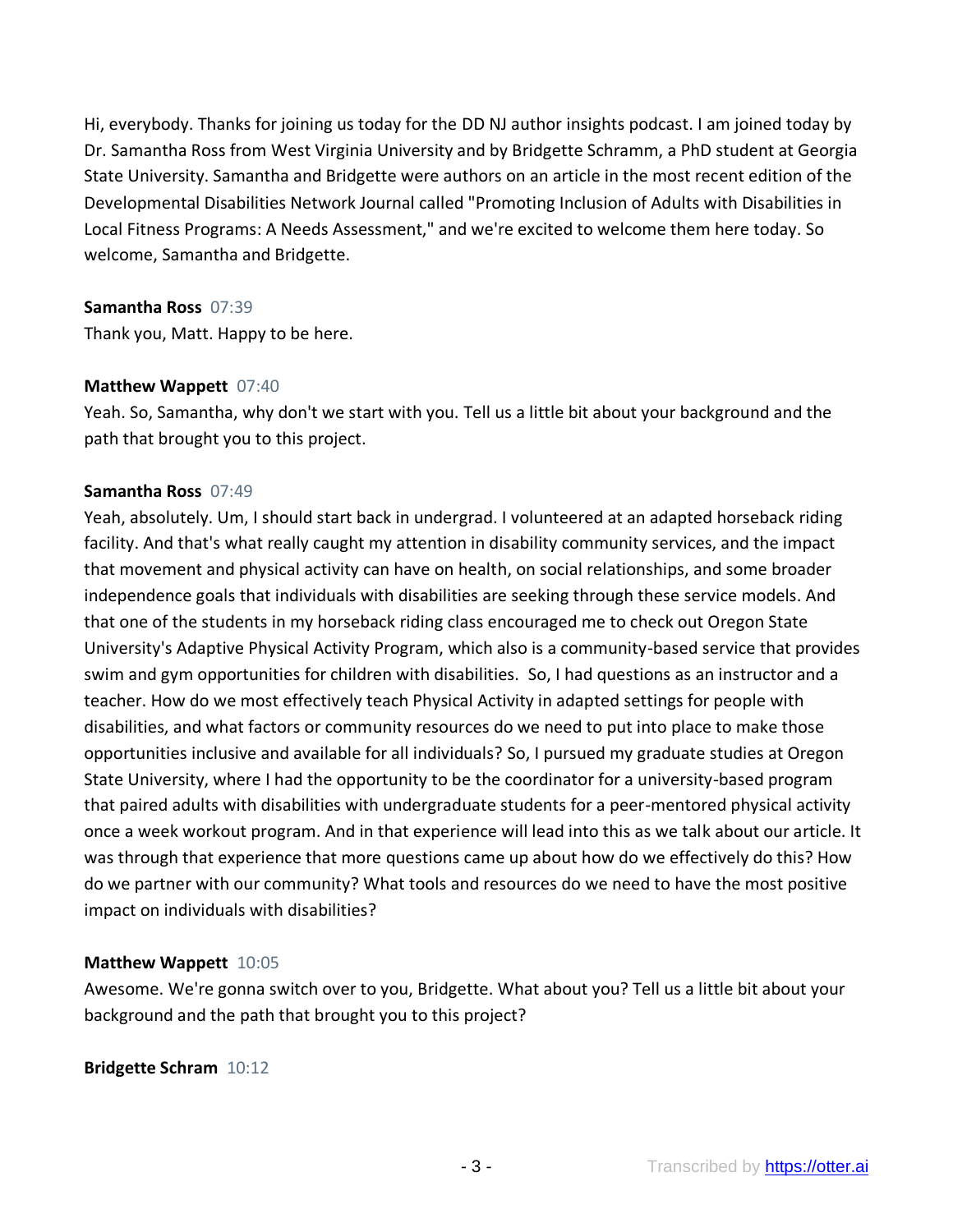Yeah, so, Samantha mentioned, this project was done once I had returned back to school for my Masters. The road that took me back to my masters, again, takes place in the chapter before that, where I was doing community work and in physical activity and fitness centers or environments- mainly in swimming and in strength-based environments. And through that opportunity, or through those experiences, I taught a lot of kids and adults with disabilities and realized that that was pretty rare. Every single time I worked with parents or like, there's very limited opportunities, and they were always very grateful. And while doing this, I just, I would go down rabbit holes trying to find ways to improve what I was doing. A lot of it is not something I'd seen--I would work with the parents, I was like I, the first time it ever happened, I told the parent, I was like, "I've never done this. I'm very open to doing this as long as you trust me." So that was how it kind of got started. And in my search for finding ways to do better, I came up for every single time. I found a lot of certifications that didn't really feel like they were going to give me much. And that's what led me back to school back to more education. And I found the program at Oregon State that offered some education in these areas. When I got there, I learned more about, you know, I got there thinking I needed to know diagnosis in order to better support. And I quickly learned through like the social model and all these things, that like, "No, I don't actually need to know these things." And that's the key one of the keys to inclusion--not doing separate environments but bringing them together. And so that's kind of where my work led me. And they do have these service-learning opportunities at Oregon State with a great opportunity to kind of get that practical experience. And so, when Samantha was working with this program, and was looking at kind of restructuring it, at the beginning or when I first started, I jumped on because I thought it'd be a great opportunity to practice. What could this look like? What could inclusion look like? How can we support organizations in the community to provide opportunities for people with disability?

### **Matthew Wappett** 12:27

So, you've kind of you kind of addressed this in your response, both of you, but I'm curious, Bridgette, why are people with disabilities frequently excluded from fitness centers and initiatives? You know, along these lines?

# **Bridgette Schram** 12:43

Yeah, I think there's a couple answers to that question. Within physical activity, well actually within disability in general, historical context is one of them. Within physical activity and fitness, there's the history and rehabilitation. So, for people with disabilities, oftentimes the first, and sometimes only avenue, they think of engaging in this activity and fitness is rehabilitation or environments, which puts a professional or clinician at like, at the lead, and it, it places it, so they are required to be there during these activities. And, therefore, individuals don't feel like they have that capability outside of that or underestimate their capabilities of being able to engage outside of that. So, I think that's one of the first contexts is that how historically, we've set up these environments. And then that also leads professionals and clinicians to feel like they need to have additional training to work with people with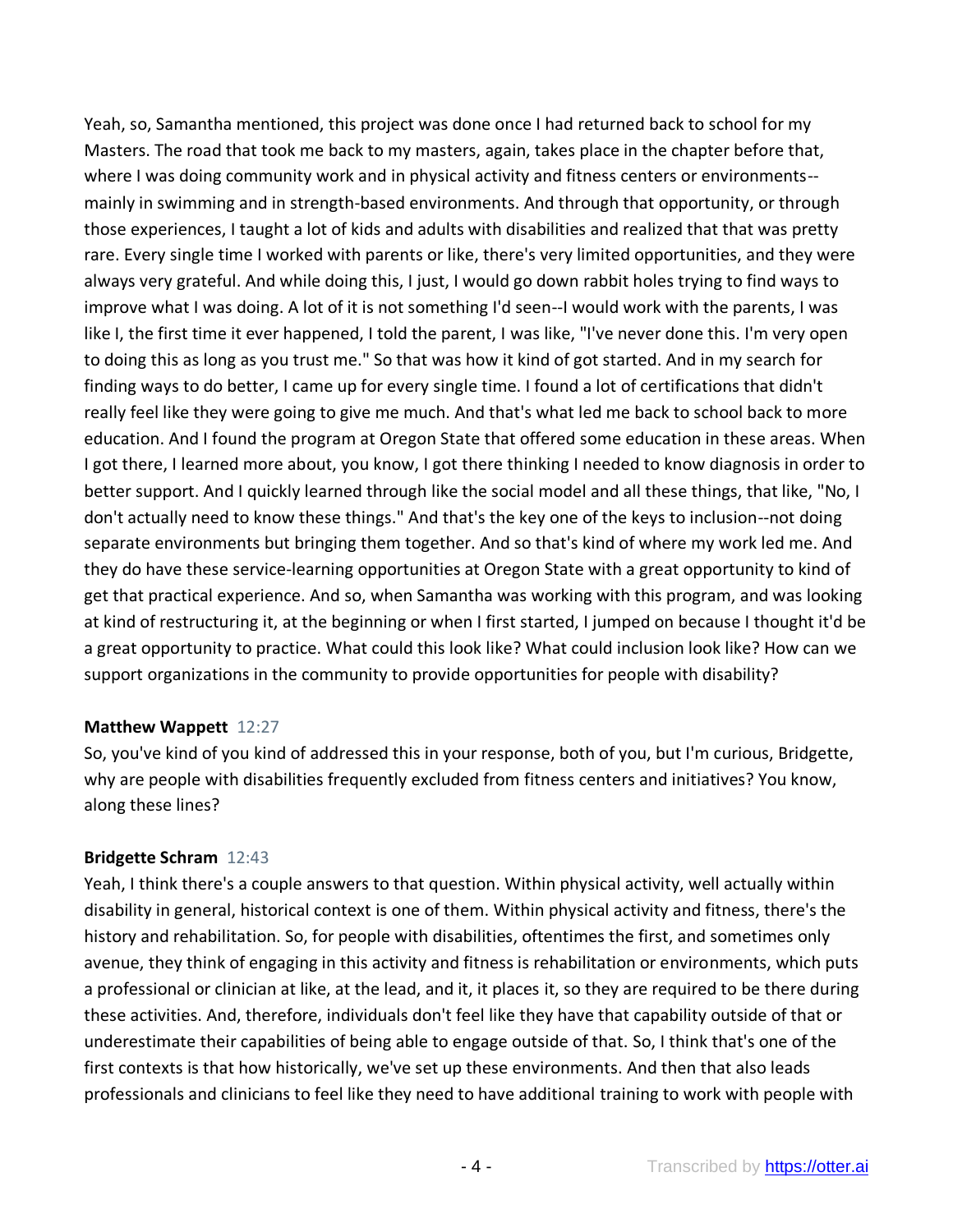disabilities in these environments. And so, if they don't have the experience, and they don't have the training, they just say that it's not something they're able to do, and, therefore, there's not many opportunities to engage. Um, Samantha, I know, we've discussed this a few times. So, she might have some ways to, to add into that as well.

### **Matthew Wappett** 14:05

Absolutely.

#### **Samantha Ross** 14:07

Yeah. Thanks, Bridgette. And this is just my teacher hat on. It exactly is that historical context, which is where we see a lot of the oppressive systems or exclusionary systems rooted in. In the 1900s, disability services were very facility-based and separate. In the 1950s, we saw World War II vets return. That's where the term "Adapted Physical Education" first was coined, is in these rehabilitation models for disabled veterans. And the goals were really about fixing disability or reducing disability very much from that medical perspective. And as we got more laws like the Rehabilitation Act of 1973, there's a push for agencies to provide accessible and equitable opportunities in fitness settings or in physical activity services. But there are limitations of those laws around only structural accessibility or environmental barriers such as ramps, accessible bathrooms. And so, what Bridgette really touched on there was that wasn't supplemented with additional training, or perspective shifts in who can support individuals with disabilities and how we make inclusive spaces--both from an environmental standpoint, but also from an attitude, and kind of that more welcoming environment, which is what we're seeing today in a lot of fitness centers.

### **Matthew Wappett** 15:46

So, we don't we don't want to give it away, because we want people to go read the article. But this kind of the launching off point for the work that you published in the article. So, can you give us a quick summary of your article in just two minutes?

### **Samantha Ross** 16:00

Yes, so we were trying to answer these questions, how do we work with our community partners in physical activity, fitness, exercise settings, to increase the adoption of inclusive practices, so that adults with disabilities feel welcomed at fitness programs, and have the supports, they need to be successful? As part of our university-based program, where we paired undergraduate students as peer mentors for adults with disabilities and fitness. Originally, that design had those groups meeting at our Student Rec Center. The Student Rec Center is not open to the public, so we were approached by a board member and a parent of an adult with a disability to say, "How can we turn this on its head and get out in the community"? So, our needs assessment tried to get it those questions. What does that look like? What supports are in place? So, we partnered with seven organizations, and then went back to evaluate how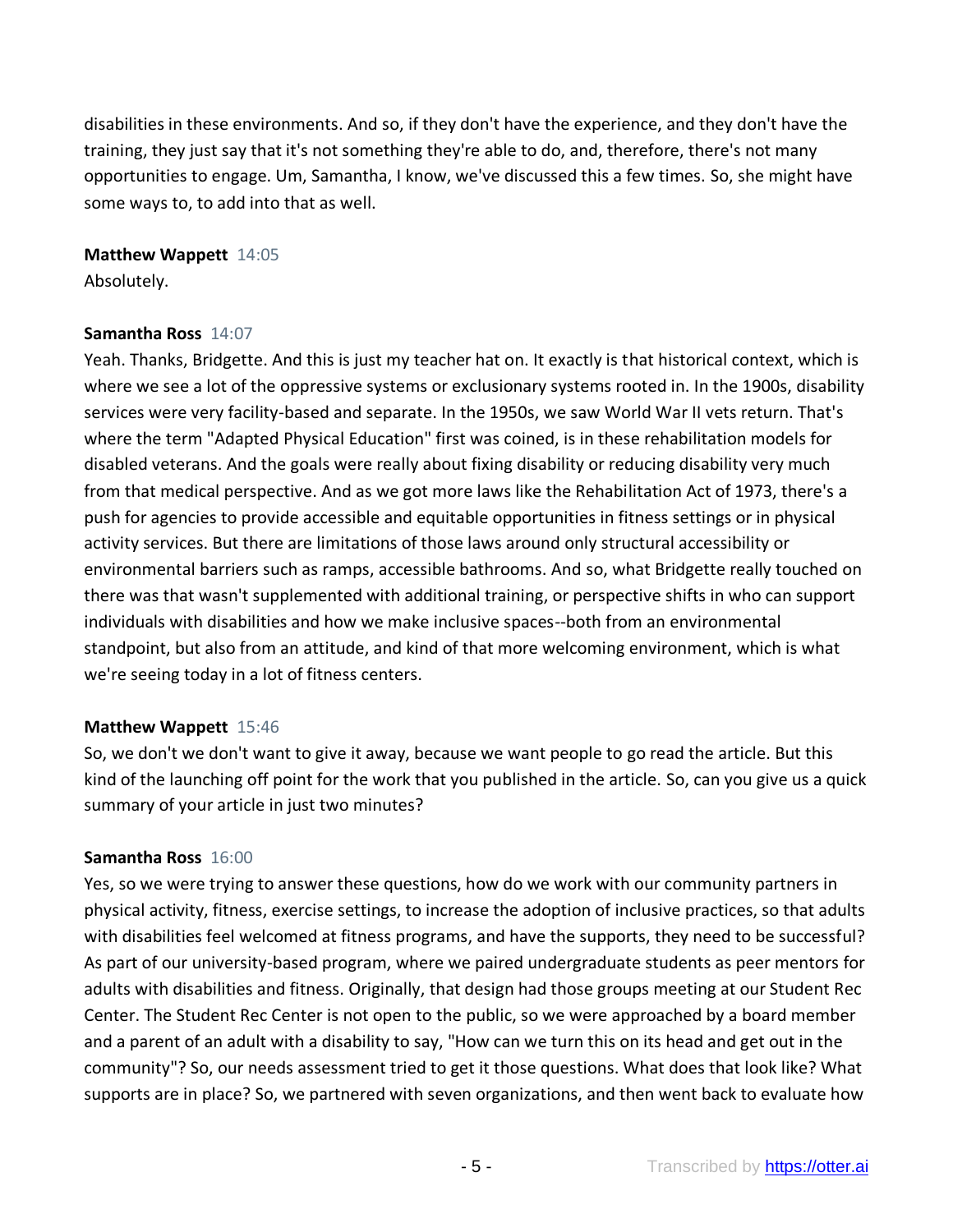well that partnership went, what we could learn from it, and what those priorities could be moving forward to improve the program.

#### **Matthew Wappett** 17:19

Perfect. So, switching to you, Bridgette? What is the take home message from your article in the Developmental Disabilities Network Journal? What do you want readers to remember from this work?

### **Bridgette Schram** 17:32

Yeah, so I think there's a couple things that we really strive to get at with our needs assessment. One is the impact, I think, really the importance of gauging stakeholder participation when developing interventions, especially when you're trying to show them something new, you know, when you're trying to get them to understand the concept that no one really understands what inclusion looks like, because there's not very many places that do it well. And it's an ever-evolving concept that we're going to have to continuously be assessing and improving. And so, when you're working with interventions, especially in these spaces, it's important to have all stakeholders on board. And that was basically what this community assessment was trying to do. This assessment, you know, was targeted at the community organizations to identify if they perceived our program being what we were intending it to be--how were we doing, and what we were doing well, and what they needed? But throughout this process, again, we were targeting the community partners. But we also learned the importance of all stakeholders in all of this as well. So even though that was who we were asking, we really learned that it's important to have, you know, the parents and the participants on board. It's important to have the volunteers voices, even as you're assessing these other components. And so, I think that's something you can read throughout the article. That's, being stressed and something important for people in intervention development and evaluation. And let's see, and then I think, as we were working with them, we had a couple learns ourselves that we think are very practical and that people could take away from them. One is that all of our community organizations were excited to be in this partnership, they all wanted to be there--they all chose to be there. And they all recognize that this would have a positive impact on the community and on their organization. However, with that, it kind of came out that a lot of them expected us to do the leg work of the inclusive part--like we would be inclusion and they would be the organization. I think that's good learn for future interventions and trying to intervene in this space of that dialogue and what that looks like and how to get people on board. And so, they were on board but they didn't know what that looked like so they would they leaned pretty heavily on us in those spaces. And then really, we had concerns about organizational capacity in order to be inclusive. And so, we don't necessarily have the answers for those. But these are the concerns in the organizations in the community. And if we want to improve inclusion in the community, we need to understand where they're coming from. So, I think the two major learnings would be in the process, making sure to include all stakeholders, and then just really being aware of where these communal organizations are coming from, so that way you can fully support them.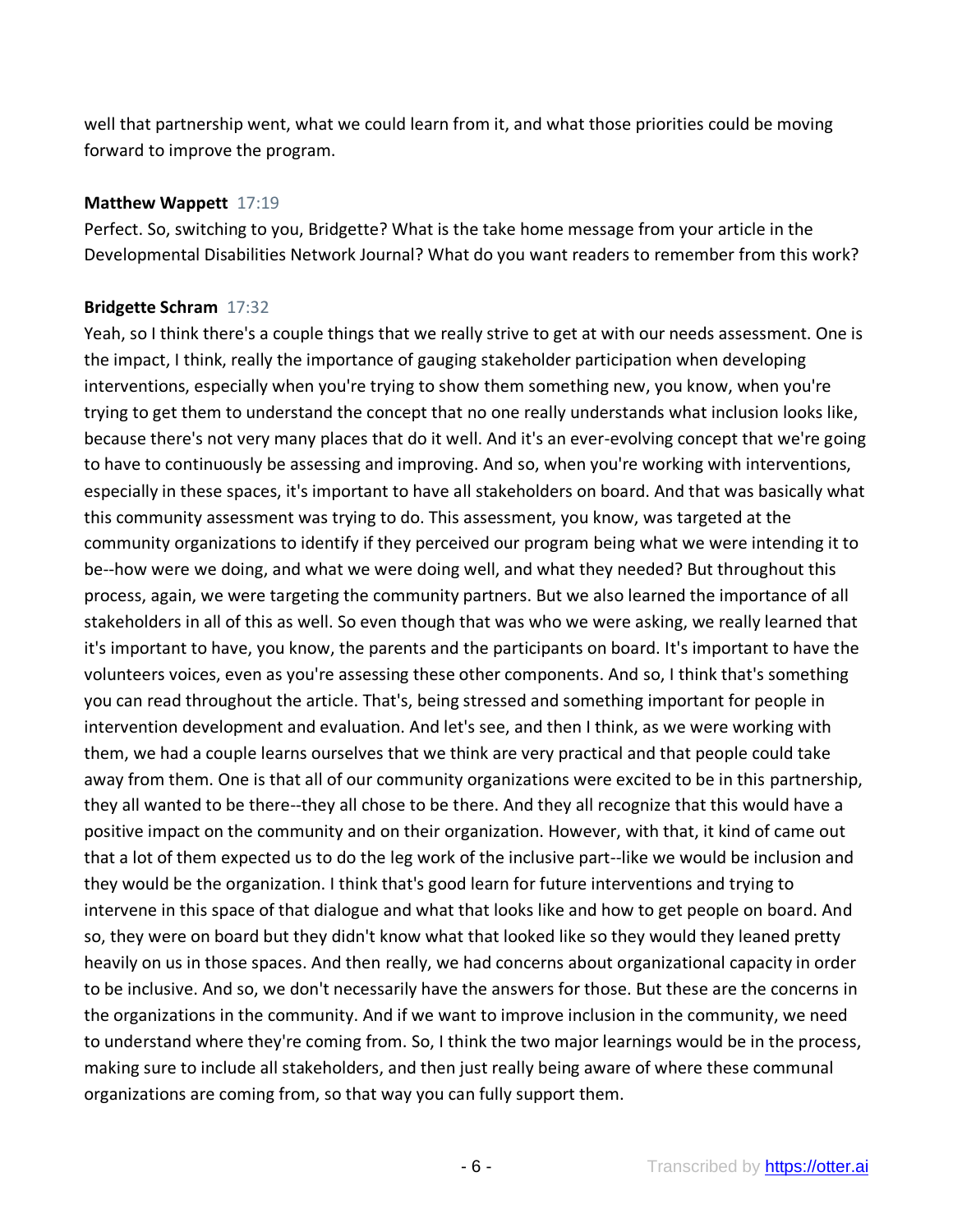### **Matthew Wappett** 20:28

Yeah. No, I think that that's so important. And I think it really speaks to just how deeply embedded that medical in that rehabilitation model is. It's like, yes, we want to participate. Yes, we want to be inclusive. But that's your job. Right? That's, that's, you know, the specialists do that. And yeah, the one thing that I really liked is just this idea of trying to shift that thinking to "this is a community responsibility." Community Inclusion isn't, you know, disability professionals coming in and creating a program, it's, you know, it's everybody's responsibility. And I think your article really points out some of the barriers and the needs that we need to consider when we're trying to create these programs. So, Samantha, did you want to add anything to that would, in terms of take-home messages from the article that you'd like people to remember?

### **Samantha Ross** 21:26

I think Bridgette spoke really well to the communication piece, the stakeholder engagement, the gap between intention and practice. So, our community partners had buy in, they expressed that inclusion was part of their core mission and values. They wanted to see individuals with disabilities participate and saw the benefit for their instructors in terms of learning, increasing their skills and capacities, and building community within their organization. But as Bridgette spoke to, were really asked for resources around training and education. How do we do this? And how do we do this successfully? And that was where we started to play around with, "Well, what role does then our program have within this partnership, to be information sharing to provide training? And how can we integrate volunteers and hands on support with that transition into more inclusive settings"?

# **Matthew Wappett** 22:43

Well, so that's actually a perfect lead into the next question. So, thanks for setting that up. But um, are there existing models or practices that can be used to make fitness programs more inclusive?

# **Samantha Ross** 22:58

One of the resources we shared? Well, there's two pieces here. One, from a research perspective. There are frameworks for understanding what barriers and facilitators lead to increase participation of adults with disabilities in these spaces. So, what can we target or where do we need to reduce barriers to support individuals? The other piece of this is the practical part. What book of knowledge or training can we hand over to an organization that's going to increase their capacity and skill set in the day-today practice of supporting adults with disabilities? One resource we shared as part of the incentive for participating in our survey and interviews was from the..., it's called the "Guidelines for Disability Inclusion in Physical Activity, Nutrition, and Obesity Programs and Policies and Implementation" manual. And that's from the National Center of Health, Physical Activity and Disability, or NCHPAD.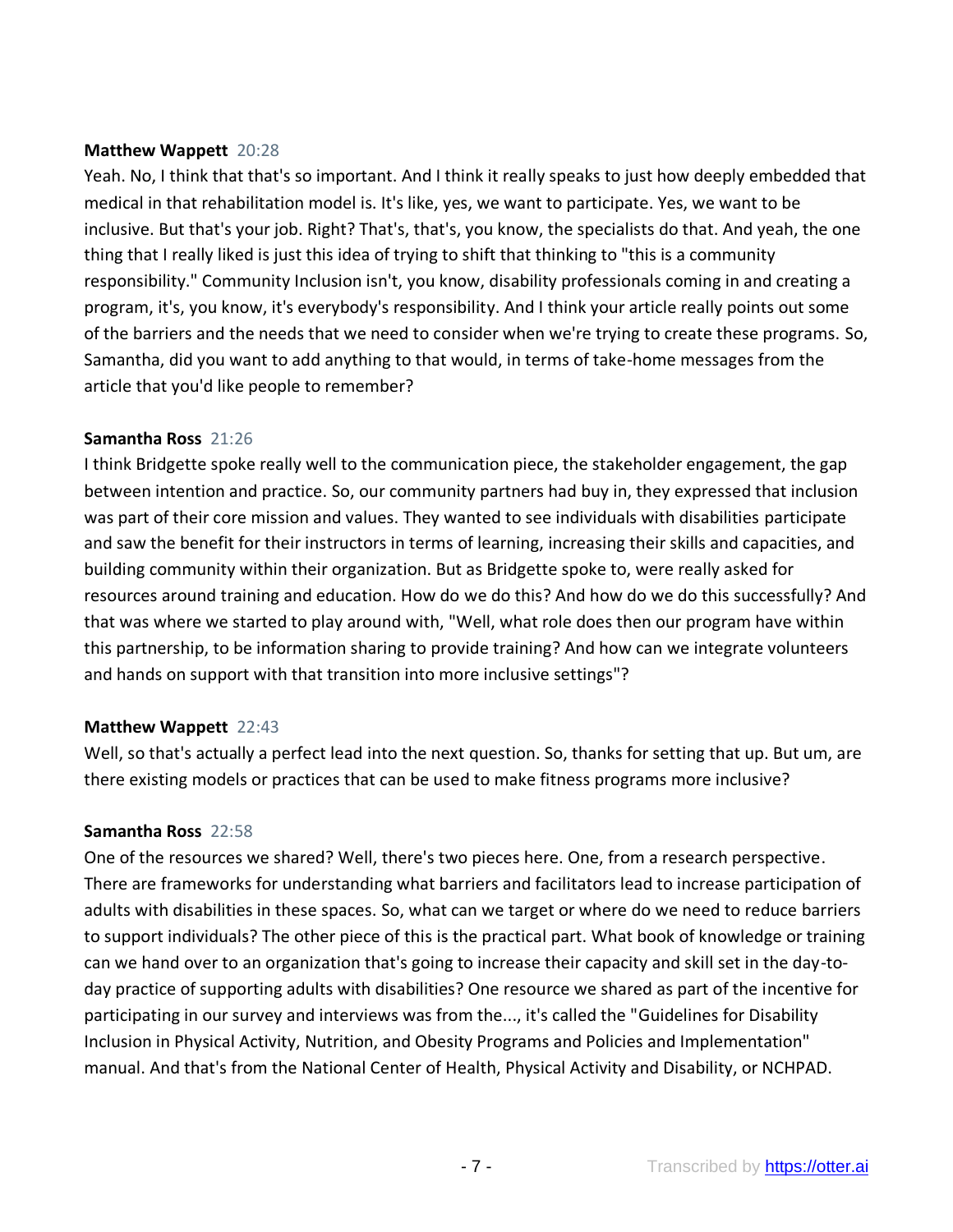Bridgette, do you want to speak to some of the other kind of resources we used in designing or redesigning our program?

### **Bridgette Schram** 24:17

Yeah. So, to reiterate, like Samantha said, we have kind of two different approaches. One is research and one is practical to this question. And I will say on the research side, as we were restructuring this program, another kind of framework I guess, that we relied on or used to like really drive how we were restructuring, was a framework by Rimmer and Roland, and it's a health promotion program dyad for people with disabilities that basically just has a loop on one side. It's a very simple framework, which is great. One side is empowering the person and then it has an arrow that leads to enabling the environment and then an arrow that leads back to empowering the person. So basically, just recognizing, in very simplistic terms, that we need to look at both sides of this. And we've seen in research, we often, I feel like a lot of the emphasis is placed on the person and not always in empowering ways. So, we create interventions. And so, I really appreciate this dyad because it looks at the person but finding ways to empower them and not just change their behavior, and then looks at the environment, which is actually where most of...if you look at literature regarding physical activity, and other things, but physical activity for people with disabilities, environmental barriers are the top thing that are listed. However, most of our interventions don't target there. And so, I think it's a good dyad to just point out that need. We also use the framework by Riley et al. in our article that kind of helps you assess and evaluate the adoption of inclusive practices within an organization and that just says: Step 1 is to assess the facility for barriers; 2 is review the report with stakeholder community; and then Step 3 is develop those action plans. And so that's actually exactly what we did in our article. And then practically, on top of what Samantha identified already, there's...NCHPAD is a great resource. NCHPAD is a CDC-funded health center located at the University of Alabama, Birmingham, and so they have a partnership with ACSM. Which, of course, as I say that I just blanked on what ACSM means, but it's one of the major strength and conditioning certifications in our country. So, if you are a certified personal trainer, this is most likely one of the certifications you have. So that's what that means. But they have a new certification for an inclusive fitness trainer. And then NCHPAD also has a commit to inclusion--which is more of an organizational level approach to making sure you're thinking about inclusion more in the backend of an organization. So that development, your mission, your policies, are you making sure that you're being inclusive, and how you're constructing that side. There's not as much literature on that, but they do have a framework to follow. So those are those are the main ones that kind of stuck out to me for this question.

# **Matthew Wappett** 27:24

Yeah. Awesome. Thank you. Yeah, we'll make sure to link to those resources, NCHPAD come up a couple of times and we'll get those links and we'll put those in the show notes so that when folks go to this, they can go to the show notes and hopefully link to some of these additional resources that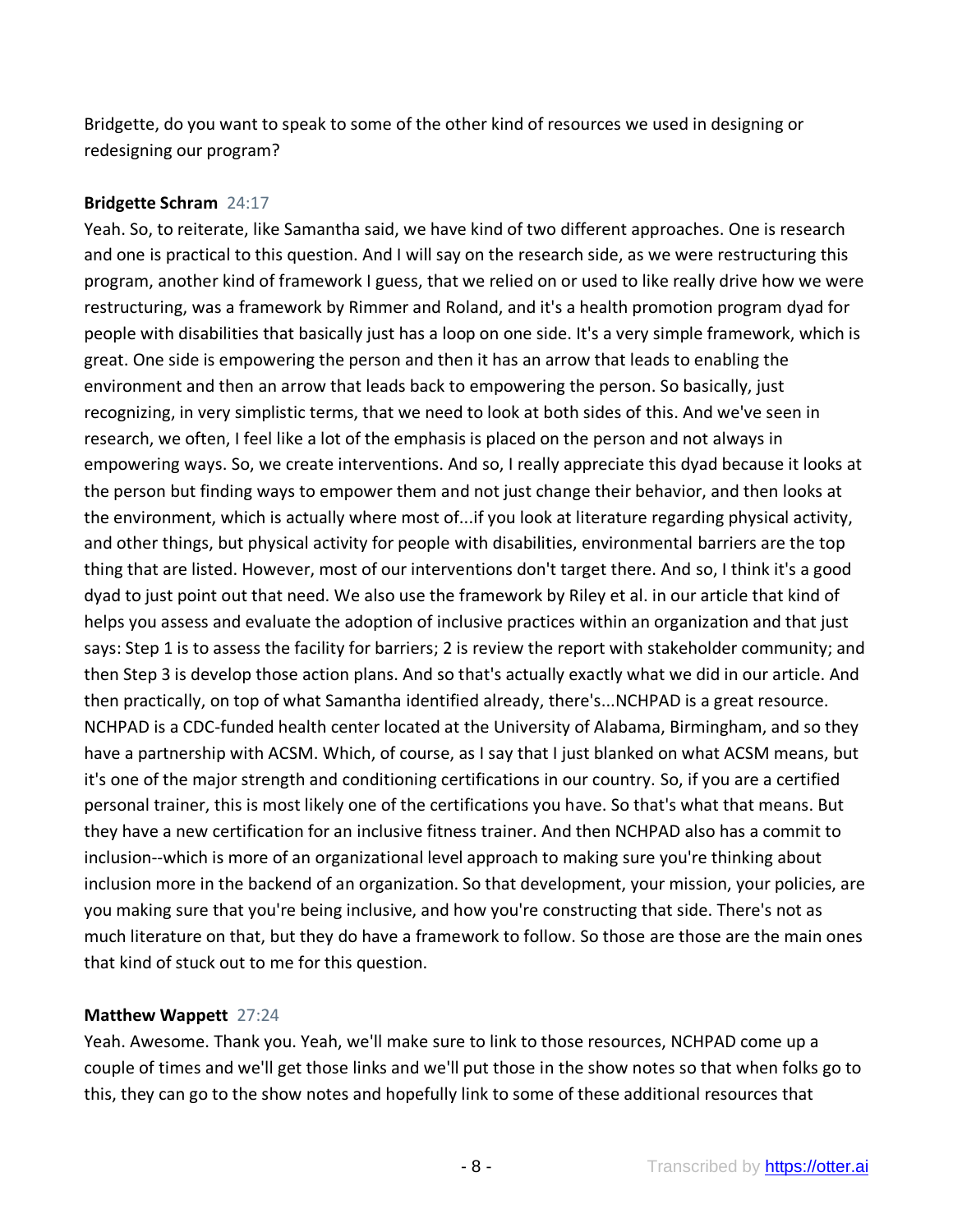you've mentioned. So, one of the things that we're trying to do on this podcast is paint a little bit of a picture of what happens behind the scenes. You know articles, research, and everything is fine and dandy, but it doesn't always share the fun, interesting things that happen kind of as you're going through the process. So, one of the questions that we like to ask is, was there a memorable event or story or something funny that happened, as you worked on this project, gathered the data, wrote the article--anything that really, you know, made this project memorable for you. So why don't we start with you, Samantha?

### **Samantha Ross** 28:30

Yes, what I love about this project is (1), Bridgette and I were both research participants. So, I was the coordinator for the program, Bridgette played a role as an assistant but also an instructor in one of the fitness classes. So, we had hands-on and very personal experiences with our partners, and with our adult with disabilities participants. So, it becomes much more motivating to be part of projects that are community driven. And this project came from a parent who raised their voice and said, "I have some concerns about how this program is structured and what goals we're working towards." So, to be able to then respond to that and be part of a bigger initiative really had an impact on who I am as a researcher, and where I continued my education and my skills. As a memorable example, we had one particular adult with disability participant or self-advocate, who stood up and really raised his voice around what he wanted to see in one of our fitness facilities, and volunteer to be the first to check out this new personal trainer gym style program. So, he was first in the door and built a relationship with the director of that program. He then attended our stakeholder meeting and spoke up about what that process had been like, where the gaps were, what they had learned together in the process. And then we actually invited and supported him in going to AUCD conference to then present on the program findings. So that, for me, has been the most rewarding and all of this, that this was community driven, this uplifted the voices of adults with disabilities. And it really was humbling for me as a researcher, to better understand where those questions need to come from, and what my personal role is, as a person without a disability and as a researcher.

### **Matthew Wappett** 30:57

That's amazing. And I do like that whole, just participatory community-driven aspect of it. Sometimes you don't...those origin stories about where it came from, and those people raising their voices, unfortunately, is frequently not always reflected, I think, in what we end up publishing. So, thanks for sharing that, Samantha. What about you, Bridgette, it sounds like you were a regular participant in this too. What's something memorable that you recall from working on this project?

### **Bridgette Schram** 31:26

Yeah, so there's some overlap between mine and Samantha's. But I did have the opportunity to be part of one of the weekly classes that we were offering for the participants. And so that was fun. It's a good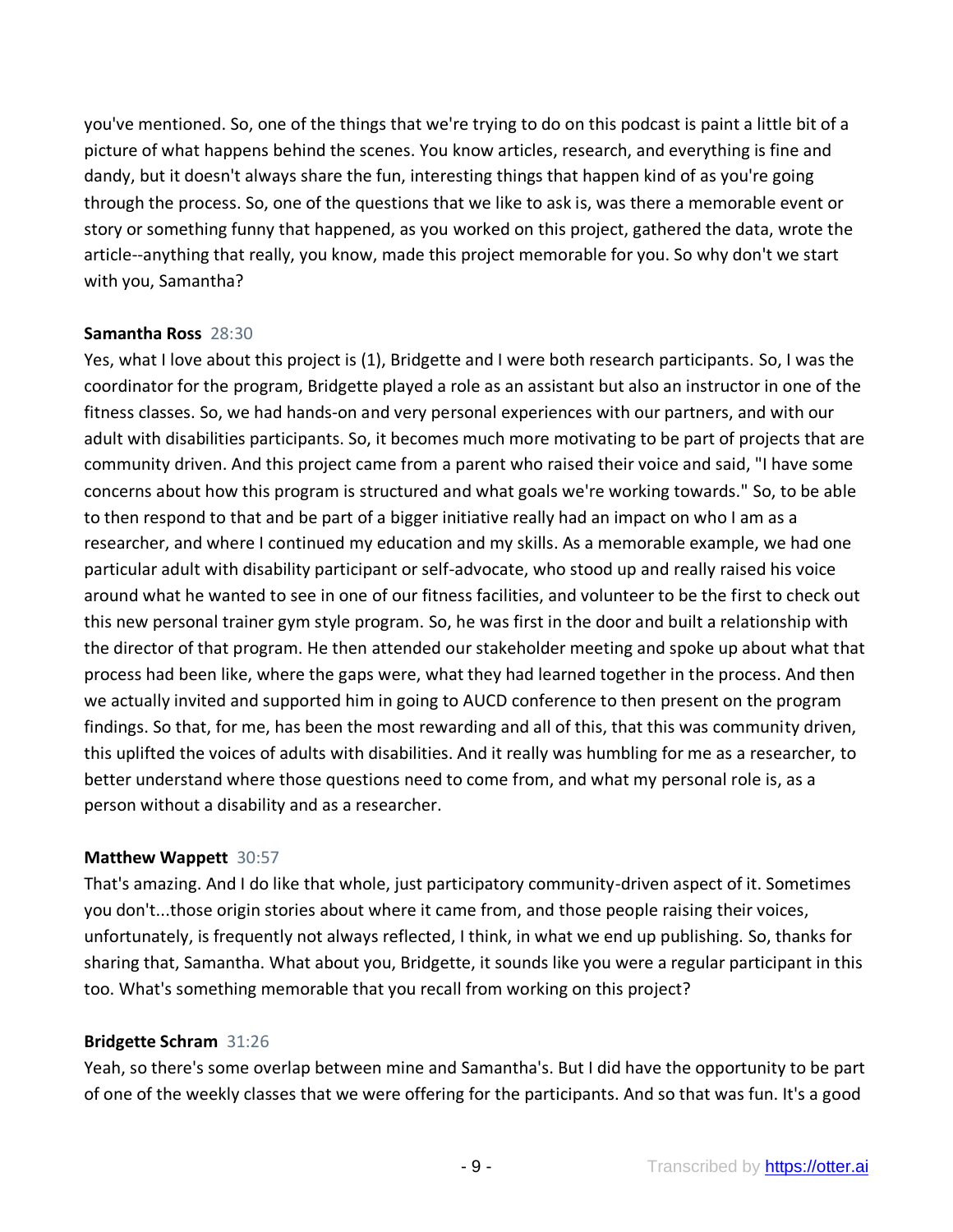reminder of how I got into higher education, again, and I'm able to apply some of the things I've been learning and see how it can look in these spaces and actually try it. And just, you know, there's a reason why I fell in love in working with people with disabilities and physical activity spaces. And it's because it's the same reason I love those spaces for myself--it's a great way to stretch your limits, and you know, try new things that maybe you wouldn't if you have the right supports, and so I was able to witness a lot of that within the class that I helped support and worked with. And the young man who was able to attend AUCD with us was actually one of those participants. So, him and I, you know, we got to know each other. He was definitely one of those that just like, grabbed on and like improved so much and was really get into it and you could tell his confidence grew. And you could see that Ben and his ability and interest in speaking up about his experience and being willing to go to Washington, DC, in order to help present and, and then in Washington, DC, he was really interested in like checking out the city but had never used public transportation in a large city like that. So, his mom and I, and him then went out and I like showed them how to use the public transit in DC one day, and we just did like a loop. And then they went on and like used it on their own to explore a little bit. And so, it was really fun to be able to see personal growth that he had had through the program that then extended outside of his activity, which is one of the reasons that I do work in outside of physical activity as well. But I always come back to it because I think it's one of a great space to kind of improve selfdetermination, and, you know, confidence and learn what you're capable of, or learn how to test your limits. And so, yeah, anyway, so it was a great project to be involved in that kind of lumped all of my interests and allowed me to see my growth.

# **Matthew Wappett** 33:44

Thanks for sharing that story. Again, these aren't things that are reflected in sometimes an article. And so, hearing about these, I think makes it more of that personal connection with the research. So, thank you. So, you've kind of touched on this, and it's kind of come through in a few of your responses, but you know, everybody who's working in this field has a reason. Right? So, what motivates you to do this work? So, we'll begin with you Bridgette, because we went with Samantha last time, but what motivates you to do this work? Why do you do what you do?

# **Bridgette Schram** 34:18

Yeah, that's a that's a great question Matt. You know, I did get into academia and higher education, again, trying to look how to improve, how to be more inclusive, and what that actually looks like. That is something I still do to this day. Like here in Atlanta I work with an organization in the city in teaching swimming whenever I can pre COVID and hopefully here again soon. So that's the way I remind myself of why I get into it. But working in disability inclusion...I've learned so much. And in this process, since I've returned back to school, I learned so much from the people around me from colleagues like Samantha that allow me...you know, we have really great discussions in trying to work through what this inclusive space looks like. I'm a bigger picture thinker. And so being creative and trying to imagine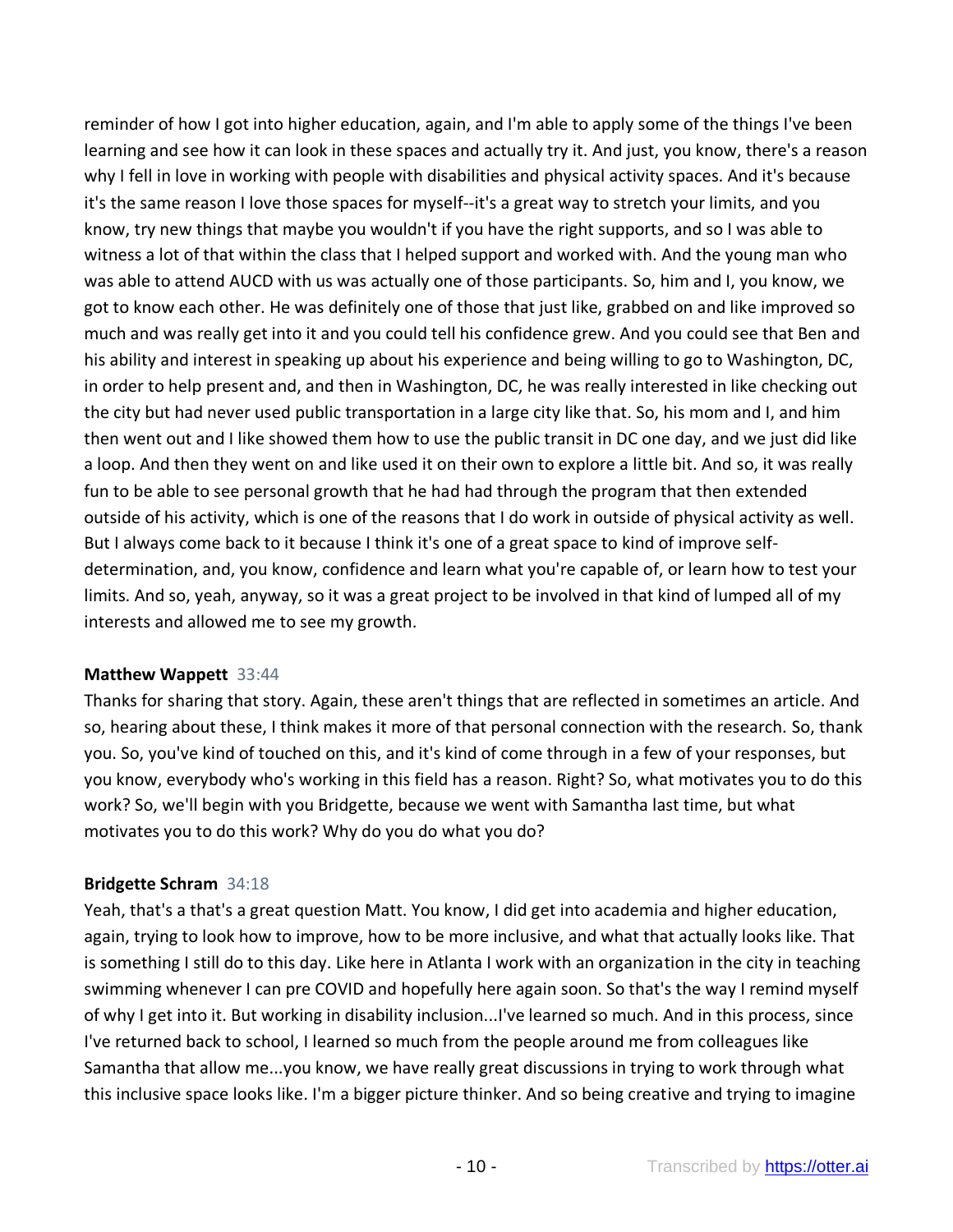these spaces is fun to me. What's not fun is trying to convince people the importance of it. But that's something that I'm...that's a skill. You know that that's the important part that I enjoy when they understand but you know, when you come into contact that without it can be more frustrating, but yeah, I'm a bigger picture thinker, I love thinking about these inclusive spaces, and then learning from all the people in the field and better involved. So that's academic colleagues, the individuals that we work with in the activity environments--I'm part of UCEDD here at Georgia State, so the Center for Leadership in Disability. I've learned so much from my colleagues here, and I was a LEND trainee, and we actually have quite a few self-advocates and family advocates, and I think those are the people that I've learned the most from and my entire experience. And so that challenged me to rethink what I think I know, and how things look. And I enjoy that process and appreciate the honesty that's in this field.

### **Matthew Wappett** 36:18

Thank you. Yeah, that's, um, yeah, I think those are, yeah, just incredible. And it's, you're lucky to be there in Georgia, some of the good folks who work at the UCEDD there are good friends. So yeah, that's exciting. So, Samantha, what about you? What, what motivates you to do this work? Why do you do what you do?

### **Samantha Ross** 36:37

In thinking about this podcast and what to share, I was really struck with how humbled I was by this whole experience and how I've done a lot of personal growth as a researcher and teacher over the past couple years, in breaking down some of those barriers of what it means to do research, what it means to provide disability services, who's the expert at the table. So, I think at the core of everything I do is I'm a lifelong learner. And I'm motivated to learn from others, much like what Bridgette's talked about. And I also am strongly motivated by the value and the benefit of physical activity. So how big a role that plays in our overall wellbeing, our social relationships, our health and fitness, from a lifetime perspective, and recognizing and learning from others, how many barriers there are to experiencing those benefits. So, I think at the core of what motivates me is that you're frustrated with the barriers out there, and I want to be a positive impact on that change. And in engaging in this work, I grow personally and professionally, and I can carry that into my classroom, where I am teaching and discovering with future teachers, or future professionals, what this space could look like, how can we reimagine inclusion in fitness and physical activity? And how can we be leaders in making that change?

# **Matthew Wappett** 38:24

Yeah, you both brought this up. But I do agree that we just have not done a good job at really including people with disabilities in fitness in discussions about physical health and everything else. I mean, that's one of the largest areas of health disparity in our country today. We've focused so much on services and serving people and not with, you know, this physical activity, which anybody who engages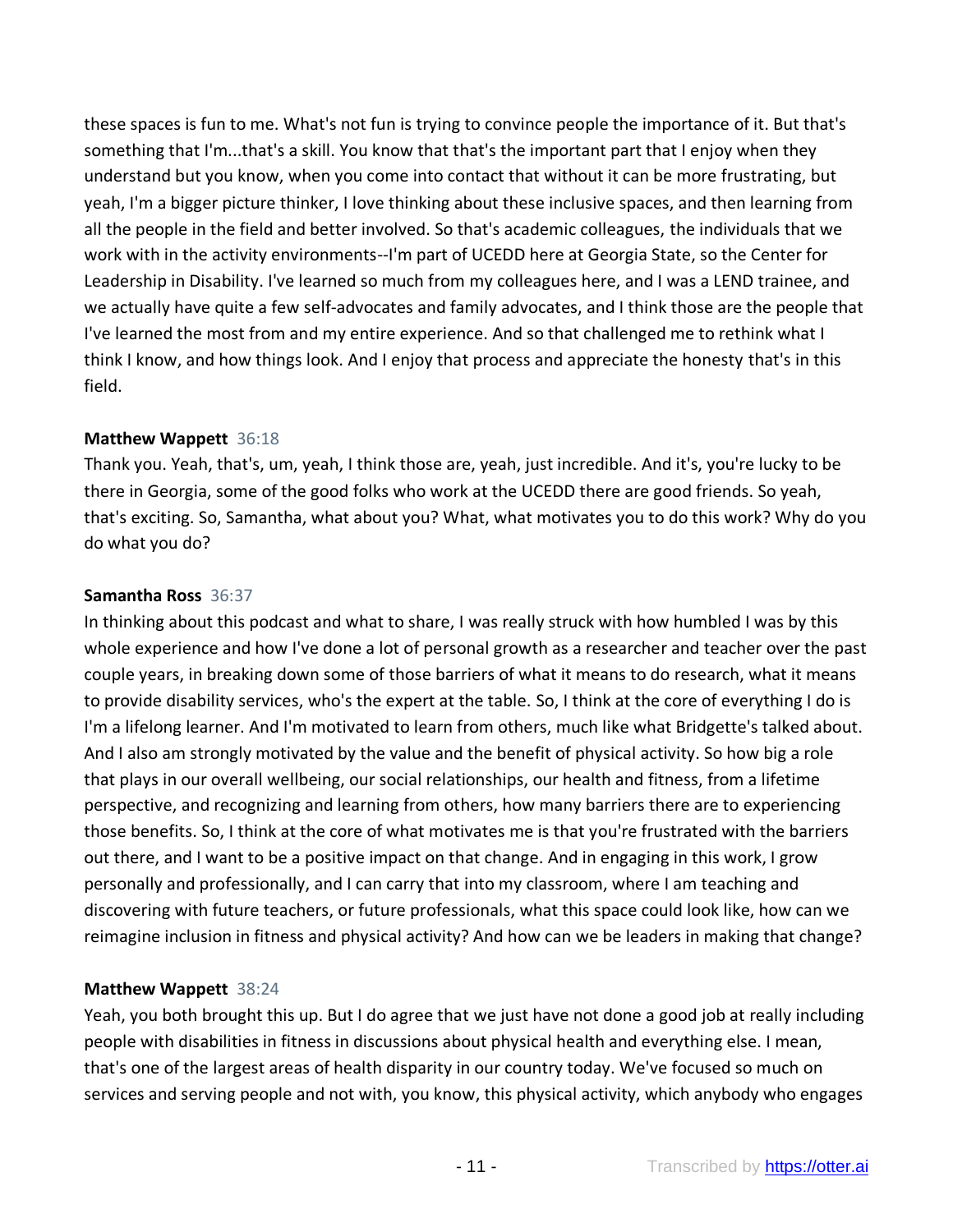in physical activity and exercise knows, like Bridgette brought up, it's incredibly empowering. Right? And it helps you develop those self-advocacy skills, and that self-determination, and everything else. And so, yeah, this whole aspect of physical activity and fitness, I think, has been missing, in many ways, for a long time from this disability field. So, thank you so much for bringing this to the forefront and for the work that you're doing in this area. So, the last question that we've got is, um, you know, one of the things we're trying to do at this journal and with research in general is trying to make research more inclusive and accessible and get information out in a broader sort of a way. And so, we're asking everybody on the podcast to share one thing that you've been doing to make your work more inclusive and accessible. So outside of this work in fitness and that, what have you been doing in your day-today life to make your work more inclusive and accessible? We'll start with you, Samantha.

### **Samantha Ross** 39:58

Yeah, Matt, to build off what you were sharing, one thing that's really come to my attention is we've been missing people with disabilities in the discussion of physical activity, and we've been missing people with disabilities in the design of research, around health, around physical activity, disability services. And I will say, even with this project here, we had a big learning moment where this participant stepped forward and raised their voice at our stakeholder meeting. And I really had to take a step back and say, "Why wasn't that invited earlier"? In our programming and developing process. So in my day to day, I've really taken that to heart and really thought, "Okay, if I've got a new project coming up, or we're working in a new community partnership, who's at the table, and what role can I play in bringing people to the table so it's more inclusive, and who's part of the idea development, the decision-making process, and in that same way, we're becoming more accessible in who information is then shared back to"? And in what outlets we are sharing research, connecting findings, or building programs as a partnership with people with disabilities?

# **Matthew Wappett** 41:24

Yeah. What about you, Bridgette? What have you been doing to make your work more accessible and inclusive?

# **Bridgette Schram** 41:30

Yeah, so as Samantha said, this is an ongoing process, because when we're taught these methods, it's not something that's integrated. It's talked about, like CBPR and things, but you can integrate people with disabilities without doing a full-fledged CBPR. So that's community-based participatory research on design, which is tends to be a more resource intensive design, and so it's not really taught. So, I will admit, this is an ongoing learning process, and I appreciate, you know, being able to collaborate with other professionals that are interested in assessing like Samantha and I afterward like, "alright, this was great, but we could have included these voices earlier." So, making sure we're being critical about our own research. So that's something that one method I've been doing. I think it's also important to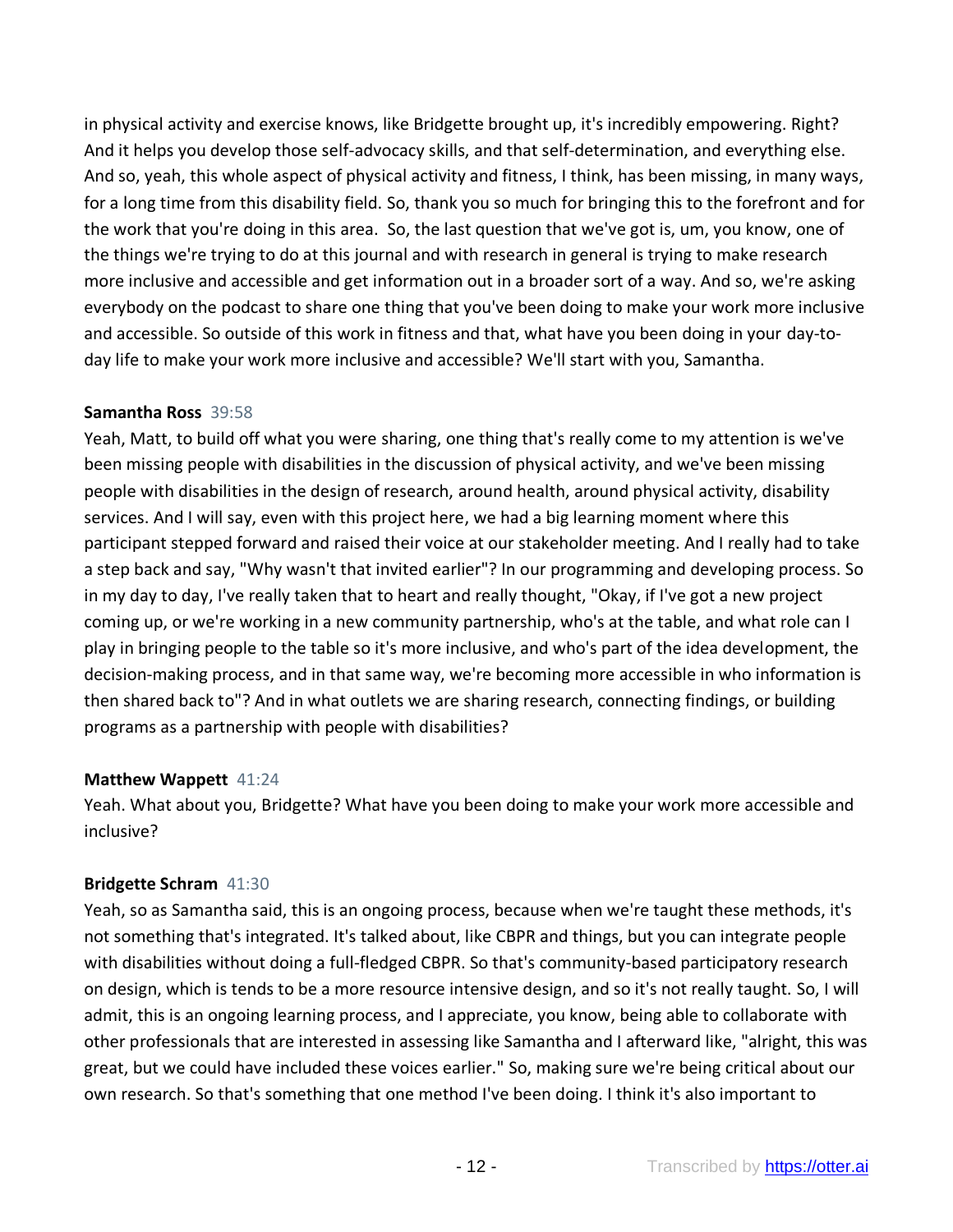recognize what my contributions are in this space. So, as someone that doesn't identify as having a disability, like I don't know what those experiences are firsthand. And the only way I'm going to know is by including and by listening. And so, recognizing (1) that when I entered this space, my contribution is as a trained researcher, and knows I have expertise in research, design, statistics. How can we answer these questions? How can we prove this as a problem? That's where I really come in. But when it comes to what these questions should be, and how are we intervening, and what are the interventions, what do they look like? I can have ideas, but I don't know if those ideas are correct, unless I have the voices of the people that it's supposed to be supporting. And there's there are studies that show that interventions can actually increase disparities if they're not designed well and not designed more upstream. So, I think, because it just it basically creates more systematic ways for people to be oppressed. So, I think it's important for me to check my skills and what I'm bringing to the table and making sure, throughout that process, that I'm listening, and asking what needs to be involved. Really tangible ways is again, other than listening, I've also been really interested in dissemination. So, I got into research again, because I couldn't find what I was looking for when I was in the community doing practical work. So how do we get this stuff outside of just academic papers that not everyone can access and get it to people who are actually doing this work, which is why I really appreciate this journal and this podcast, just another way to disseminate that information and infographics is one way that I'm trying to expand and make infographics and research that I do in order to distribute and disseminate outside of just who might read it in professional and academic spaces.

### **Matthew Wappett** 44:22

Yeah. Well, thank you both for coming on today. I would agree with both of you that, you know, that community-based participatory research or participatory action research, or whatever you want to call it, is just so incredibly important. And that's why we're really excited when we saw your article come in, because, you know, not a lot of people...a lot of people who are doing that participatory research aren't publishing it, you know. It's very practical and focused on what's happening on the ground, and so it's rare to see it. It's still rare to see a lot of these articles being published out there. So, yours, I think, was a great example of what that looks like and how you involve a whole community and really trying to address a significant barrier for people with disabilities in our community. So, I want to thank both of you for your time today. Any last thoughts before we wrap up?

# **Samantha Ross** 45:16

I'd love to give a shout out to our colleagues...our other co-authors who are still at Oregon State continuing this work. Kay McCarty took over coordinator of the program and implemented more trainings, and communications with our community partners, and actually extended some of that empowerment work. So that it our participants with disabilities were part of that development and building more advocacy skills. Willie Leung and Nicole Fiscella. And then we have the joy of working with an undergraduate student, Kayla Lindland, who was a volunteer and really central to rebuilding